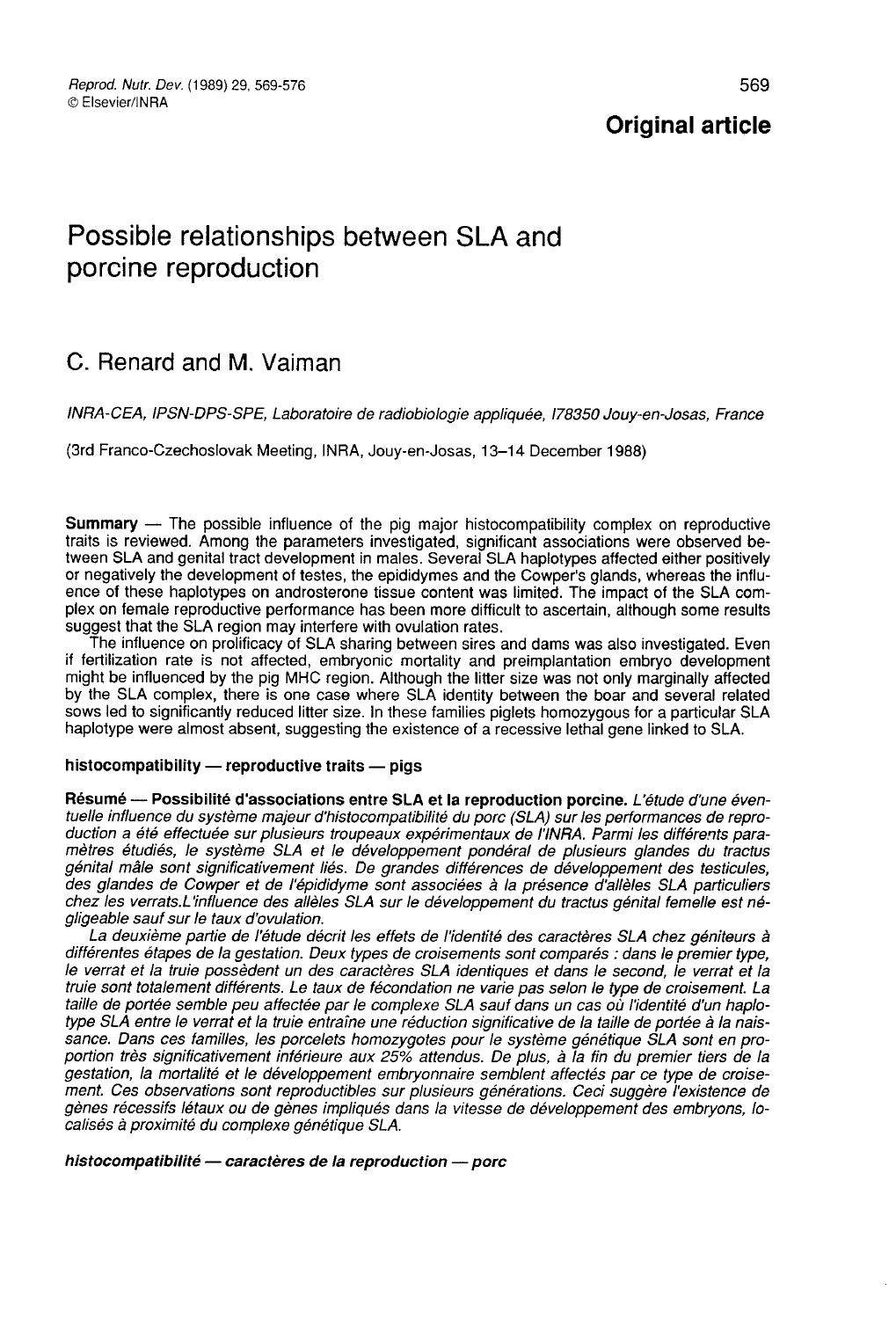### INTRODUCTION

Successful reproduction in the pig depends on many different coordinated processes, among which the production of gametes, the fertilization rate and the survival rate of conceptuses are of particular importance. These parameters are clearly under the control of a number of genes which are probably scattered throughout the whole genome. Most likely these genes have balanced effects, which may explain the observed low heritability of litter size. Many attempts have been made to improve pig prolificacy by selection programmes (Legault, 1985; Le Roy et al., 1987) and marker genes are eagerly needed for such purpose. Therefore, the MHC seems a good candidate because the MHC region has been shown to be involved in reproduction traits in different species (Gill, 1986). For example, in mice the MHC region harbours the Ped gene which controls embryonic development rate before implantation (Brownell & Warner, 1988). In the rat the MHC also plays a prominent role in fetal life (Kunz et al., 1980) and in the human the MHC influences the levels of steroid hormones (White et al., 1986).

As the MHC plays a crucial role in selfrecognition, an immune reaction of the mother against the fetuses, which are semi-compatible allografts, is often noted. The MHC antigenic specificities are particularly frequent targets of the reaction, but without harmful consequences on litters.

Studies on the pig MHC (known as swine leukocyte antigens or SLA), by ourselves and other laboratories have demonstrated that the SLA region is homologous to the MHC region in other species (Vaiman, 1988). In all species studied, the MHC complex comprises three classes of genes, among which class I and class 11

are highly polymorphic, leading to the existence of numerous distinct combinations of alleles or haplotypes.

The relationship between SLA and reproductive performances has been systematically studied in all INRA herds under reproductive selection trials during the last 10 years (Renard et al., 1985; Renard, 1987). These studies were carried out in collaboration with other laboratories involved in studies of quantitative genetics and reproductive physiology. Relevant observations collected during that period are presented in this report.

## MALE GENITAL DEVELOPMENT AND SLA

SLA typing was performed on boars from an INRA experimental herd evaluated for the relationship between the androstenone tissue content and genital tract development. Altogether, 197 young boars, including those sired by males chosen randomly for the control group, selected for low androstenone content and either large or small testes were sampled at 104 and 115 kg of weight. The statistical model used to analyze the data has already been reported (Rothschild et al., 1986) and uses a complete or partial model of variance analysis including several effects and their interactions. Significant associations were found between certain SLA haplotypes and the traits measured (Table I). Thus, the boar genital tract development was influenced by different haplotypes. The results on testes weight are detailed in Figure 1 : the males bearing the SLA H16 or H15 haplotypes had larger testes, whereas those with SLA H4 and H8 had significantly smaller testes than the average value measured in the whole herd.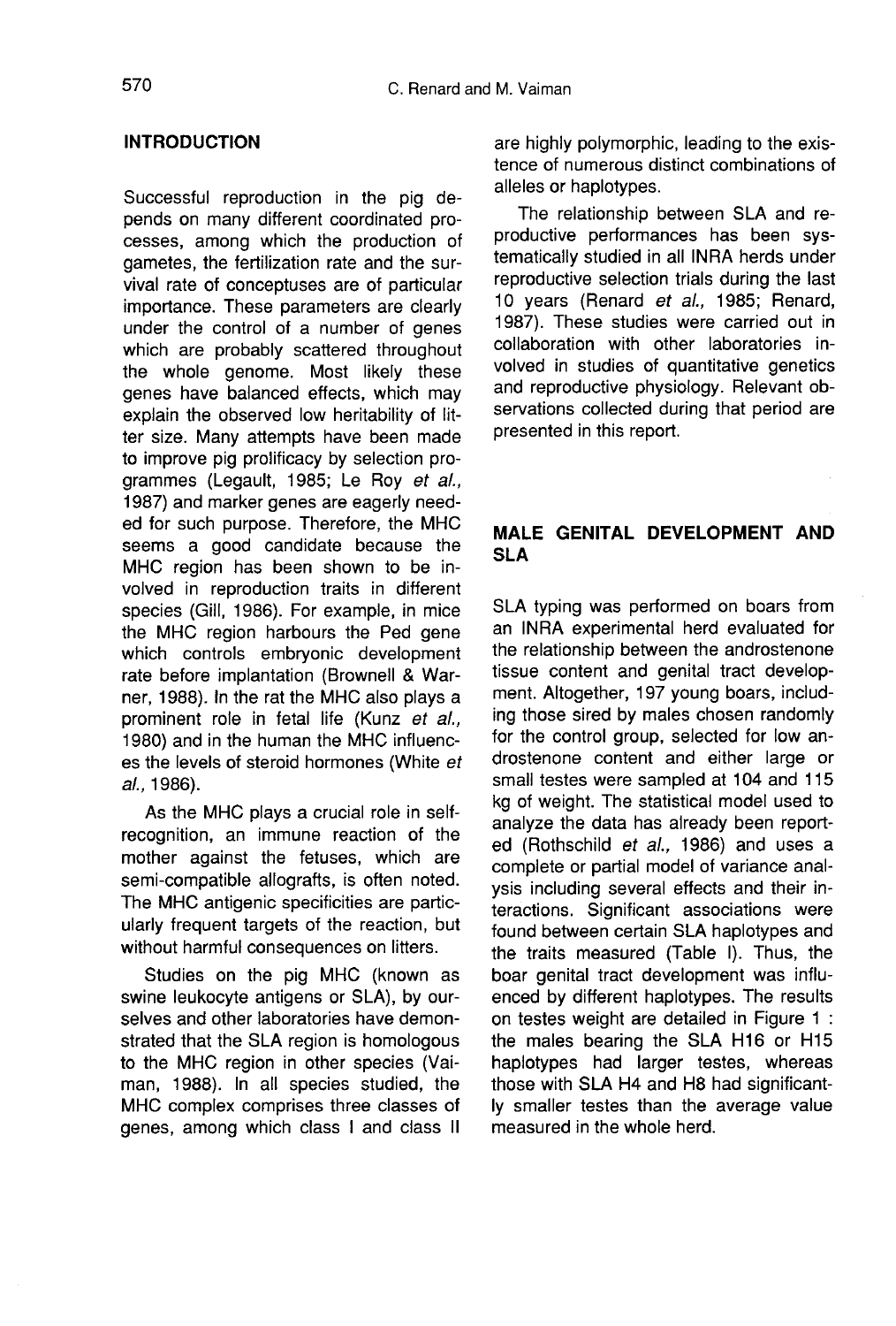| Body weight Traits measured |                                                                                            | SLA haplotypes associated with :                                                       |                                                        |  |
|-----------------------------|--------------------------------------------------------------------------------------------|----------------------------------------------------------------------------------------|--------------------------------------------------------|--|
|                             |                                                                                            | high level                                                                             | low level                                              |  |
| 104 kg                      | Androstenone fat level                                                                     | $H2^*$                                                                                 | H10'                                                   |  |
|                             | Testes area<br>Testes width                                                                | $H16$ , $H15$ , $H3+$<br>H <sub>15</sub> " H <sub>3</sub>                              | $H8'' H4' H1+$<br>H8" H4" H1+                          |  |
| 124 kg                      | Androsterone fat level                                                                     | ΝS                                                                                     | NS.                                                    |  |
|                             | <b>Testes weight</b><br>Epididyme weight<br>Cowper's gland weight<br>Cowper's gland length | H <sub>16</sub> " H <sub>15</sub> "<br>H16" H15" H2"<br>H16"<br>$H2+$<br>H16"<br>$H2+$ | H4"<br>H8.<br>$H4'$ $H6+H1+$<br>H4' H6+ H1+<br>H4, He. |  |

Table I. Associations between SLA haplotypes and male tract development.

 $+P < 0.10$ ;  $P < 0.05$ ;  $P < 0.01$ .

#### SOW REPRODUCTIVE TRAITS

Several studies on possible associations between SLA and litter size in the three INRA herds did not produce conclusive re-





sults (Renard, 1985). In contrast, it is suggested that the age of puberty, the ovulation rate and levels of sexual hormones are related to SLA. However, the experimental conditions at the times of observation were not completely satisfactory. For instance, the lack of appropriate controls casts some doubts on the results. Consequently, further studies are needed with more suitable material. Three lines of miniature pigs inbred for specific SLA haplotypes have been raised by Sachs in the United States. It appears that in these lines the SLA complex influenced both the litter size and ovulation rates. Although no correlations were found between SLA genotypes and estrone and estradiol  $17/β$  in blood or uterine flushing during pregnancy, a relationship between the embryonic development rate and SLA haplotypes was noted in the sows of this herd (Conley et al., 1988; Ford et al., 1988).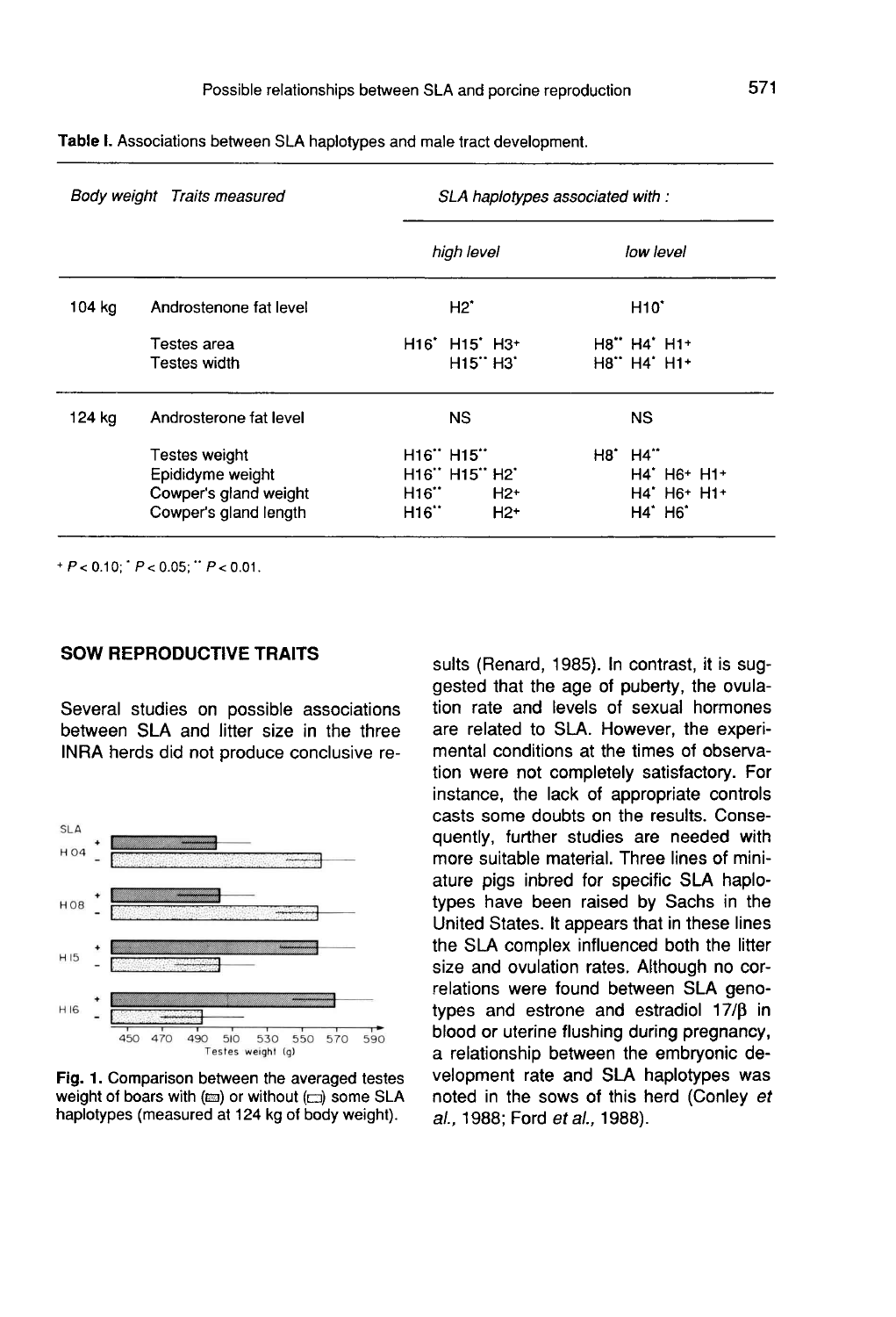## INFLUENCE OF SLA SHARING EFFECT ON REPRODUCTION

In man, various reports (Reznikoff-Etievant et al., 1986) suggest that identity for HLA haplotypes between couples may lead to infertility and miscarriages. Also, a deficit of HLA homozygotes is found in human isolates where consanguinity is high. These findings prompted us to investigate the influence of SLA compatibility between boars and sows on traits like fertilization rate, embryonic mortality, embryo development and litter size. Studies were performed in a herd selected for prolificacy for 14 generations. We compared the results of matings involving sires and dams sharing at least one SLA haplotype (one third of the couples, and 25% SLA homozygous piglets expected), with those where each parent carried entirely distinct haplotypes.

#### Fertilization failure

Fertilization failure was measured by return to estrus. There was no significant difference in fertilization rate between the groups, although the highest failure rate was for cross-bred matings, second parity and when the boar and the sow shared one haplotype.

#### Embryonic mortality

The rate of embryonic mortality was measured when the sows were slaughtered, between day 30-35 of gestation. It is at that period that the exponential growth phase of the embryos starts (Legault & Leuillet, 1973). The viability of each individual embryo was recorded according to visual examination.

Only a limited number of haplotypes could be statistically taken into account because all other haplotypes shared by couples had frequencies too low to be analyzed. Among those retained, a significant embryonic loss was found only in matings in which one boar and a group of related sows shared the SLA H2 haplotype (Table II). The sows had all inherited the SLA H2 haplotype from the same grandfather. This effect was not observed in a second group of sows bearing an SLA H2 haplotype of another origin. The presumed identity between the SLA H2 haplotypes found in these two groups of sows and the boar, although suggested both by serology and class II molecular analyses, can be questioned, however, as many of the genes linked to SLA have not been explored. In addition, the MHC may merely play the role of a marker for the gene connected with our observation

#### Embryo development

Embryo growth parameters were measured in 642 embryos already used for embryonic loss studies. There was a significant effect on embryonic development after 30 days, and only in matings where the boar and the sow shared SLA H2, leading to SLA H2 homozygous conceptuses (Table III). The SLA H2 haplotype involved was the same as that which negatively affected the embryo viability.

### Litter size

The effect on litter size of SLA sharing between parents was evaluated in 251 families including 117 purebred Large White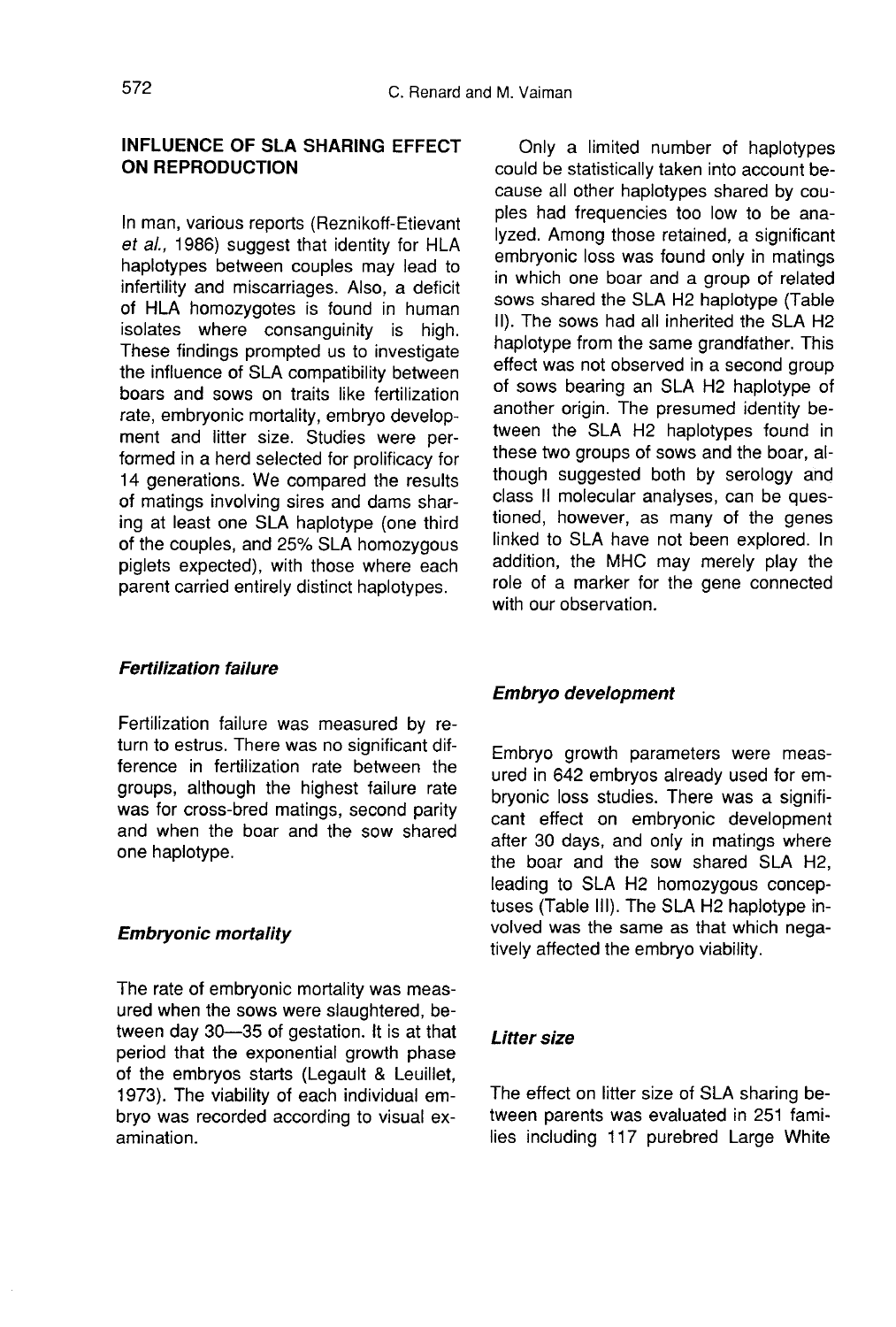| <b>SLA</b>     |                                                                                     | Percentage of loss               | No. of litters |  |
|----------------|-------------------------------------------------------------------------------------|----------------------------------|----------------|--|
| sire           | dam                                                                                 | $CL$ -LE $\times$ 100            |                |  |
|                |                                                                                     | CL                               |                |  |
| $2/-$          | $2a$ / $-$                                                                          | $35.5 \pm 6.1$                   | 17             |  |
| $2/-$<br>$2/-$ | $\overset{\mathsf{2b}\,\mathit{/}\,\mathit{-}}{\mathit{-}\,\mathit{/}\,\mathit{-}}$ | $20.4 \pm 3.3$<br>$19.8 \pm 4.3$ | 11<br>16       |  |
| $2/-$          | /2b / —<br>、— / —                                                                   | $19.8 \pm 2.6$                   | 27             |  |

Table II. Embryonic loss in relation to SLA status at days 30-35.

Pooled results from 3 generations. 2a : SLA haplotype derived from one grandfather; 2b : SLA haplotype derived from another grandfather;  $CL$ : corpus luteum; LE: live embryos; ' $P < 0.05$ .

pigs and 134 crossbred Pietrain x Large White. The results are summarized in Table IV. They unexpectedly disclosed a detrimental effect on litter size in cross-bred families when the parents shared at least one SLA haplotype but this effect did not occur in pure-bred families. The haplotypes involved were SLA H1, H2, H4, among which SLA H2 had the main effect.

The negative influence of SLA H2 was stricking as the same haplotype apparently procuded a strong heterosis effect in crosses between Large White sows and Pietrain boars with no SLA haplotype in common.The reduction in litter size, when the SLA H2 haplotype was involved, could be correlated to a major deficit in SLA H2 homozygous piglets at birth.

| Table III. Embryonic development at 31 and 32 days of pregnancy (263 embryos). |  |  |  |
|--------------------------------------------------------------------------------|--|--|--|
|--------------------------------------------------------------------------------|--|--|--|

| SLA mating type        | Placenta<br>weight | Fluid<br>vol. | Embryo        | Embryo         |
|------------------------|--------------------|---------------|---------------|----------------|
| Sire<br>dam            | (g)                | (ml)          | weight<br>(g) | lenght<br>(mm) |
| $2/-$<br>$2$ /-        | 27.8               | $171^\circ$   | 1.76          | 25.9           |
| $2/-$<br>$\frac{1}{1}$ | 43.5               | 208           | 26.9          | 29.2           |
| $1/-$<br>1/            | 37.3               | 241           | 2.61          | 29.1           |
| 1/                     | 43.9               | 228           | 2.41          | 28.1           |

 $P < 0.05$ . At day 30, H2 SLA mating type does not decrease the growth of embryos and placenta (150 embryos).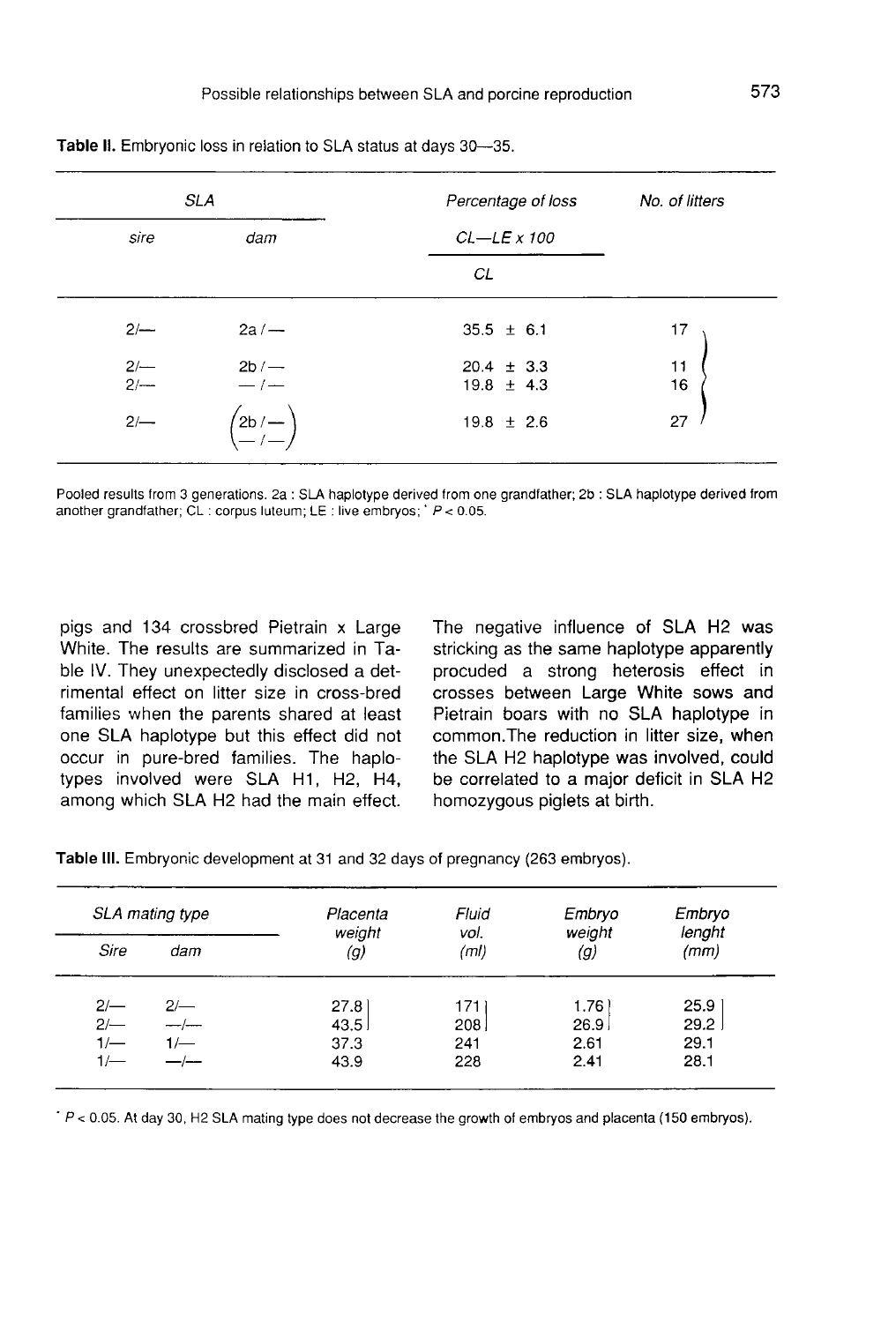|                            | Generation<br>Breed<br>Parity |          | LWxLW                            | 14       | LWxP<br>2                       |
|----------------------------|-------------------------------|----------|----------------------------------|----------|---------------------------------|
| SLA mating type            |                               | n        | м                                | n        | М                               |
| $A/- x A/-$<br>$A/- x -/-$ |                               | 27<br>45 | $10.1 \pm 0.6$<br>$11.5 \pm 0.5$ | 26<br>63 | $9.6 \pm 0.6$<br>$11.7 \pm 0.4$ |
|                            | Generation                    |          |                                  | 15       |                                 |
|                            | Breed<br>Parity               |          | LWxLW                            |          | LWxP<br>$\overline{c}$          |
| SLA mating type            |                               | n        | м                                | n        | M                               |
| $A/- x A/-$<br>$A/- x -/-$ |                               | 19<br>26 | $10.4 \pm 0.7$<br>$10.2 \pm 0.6$ | 14<br>31 | $9.9 \pm 0.8$<br>$12.3 \pm 0.5$ |

Table IV. Average of litter size at birth depending on SLA mating type.

n : No. of litters; M : average litter size; ` P < 0.05; LW : Large White breed (boars and sows); P : Pietrain breed (boars).

#### DISCUSSION AND CONCLUSION

The pig MHC complex is composed of functionally distinct families of genes. The majority of these genes controls the immune response against all the T-cell dependent antigens including the MHC alloantigen products. Therefore an immune reaction towards paternal incompatible specificities during gestation can be expected. In mice, matings between nonhistocompatible males and females may eventually lead to higher placenta weights and higher litter sizes than in compatible matings (Beer & Billingham, 1977). We have found in pig that SLA sharing between boars and sows could depending on the haplotype, result in a deficit of homozygous piglets. For the haplotype SLA H2, it was accompanied by a drastic reduction in litter size, at least in one related group of sows. The reduction was apparently linked to a high mortality rate before day 35 of gestation.

No clear explanation can be proposed for our observations. In miniature pigs, preliminary results suggest the existence of a Ped-like gene linked to SLA (Ford et al., 1988). As a marked variation in development rate is considered detrimental to the less developed embryos of the same litter, the existence of a Ped gene in SLA might play some role in intrauterine embryo competition.

The various associations seen between SLA and reproductive traits by ourselves and others depend most certainly on various phenomena involving different genes located within but also outside the SLA region. The role of recessive lethal genes in linkage desequilibrium with SLA should be considered. Similarly, SLA haplotype pref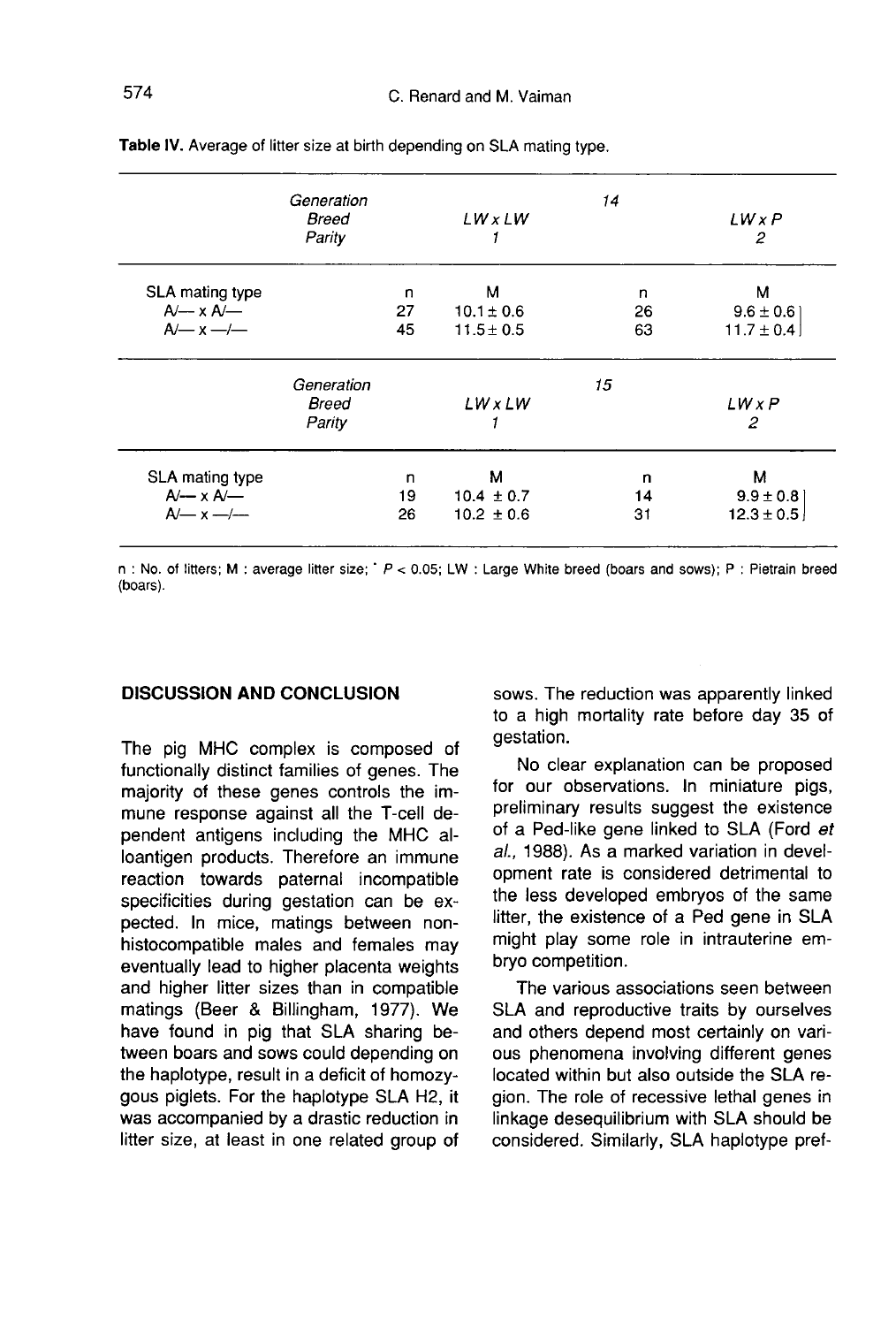erential transmission (Philipsen & Kristensen, 1985) seen in the progeny of some boars is reminiscent of the H-2 segregation distortion in the mouse, where the phe nomenon is linked to the T-complex which is in the neighbourhood of H-2 (Klein et al., 1987). In conclusion, it appears that certain SLA haplotypes have an effect on pig reproduction. In order to verify this result and to further understand the mechanisms involved there is a need to take into account the SLA complex as well as other genes already known to have some influence on reproduction. These genes include the transferrin gene (Kristjanson, 1964), the H (Rasmunsen & Hagen, 1973) and the E blood group systems (Linklater et al., 1973) and also the C and J systems (Jensen et al., 1968) which are in the same region as the SLA.

### ACKNOWLEDGMENTS

We are most grateful to G. Bolet and J.-P. Bidanel for the statistical work and to P. Rombauts for his collaboration with the physiological observations. The excellent technical assistance of P. Dando, N. Bourgeaux and J.-J. Leplat is also acknowledged.

#### REFERENCES

Beer A.E. & Billingham R.E. (1977) Histocompatibility gene polymorphisms and maternal― fetal interaction. Transplant. Proc. 9, 1357-1401

Brownell M.S. & Warner C.M.(1988) Ped gene expression by embryos cultured in vitro. Biol. Reprod. 39, 806-811

Conley A.J., Jung Y.C., Schwartz N.K., Warner C.M., Rothschild M.F. & Ford S.P. (1988) Influence of SLA haplotype on ovulation rate and litter size in miniature pigs. J. Reprod. Fertil. 82, 595-601

Ford S.P., Schwartz N.K., Rothschild M.F., Conley A.J. & Warner C.M. (1988) Influence of SLA haplotype on preimplantation embryonic cell number in miniature pigs. J. Reprod. Fertil. 84, 99-104

Gill T. (1986) Immunological and genetic factors influencing pregnancy and development. Am. J. Reprod. Immunol. Microbiol. 3, 116-120

Jensen E.L., Smith C., Baker I.N. & Cox D.F. (1968) Quantitative studies on blood group and serum protein systems in pigs : II. Effects on production and reproduction. J. Anim. Sci. 27, 857-862

Klein J., Vincek V., Kasahara M. & Figueroa F. (1987) Is there a  $t$  complex in man ? Proc. 18th Study Group, R.Coll. Obstetricians (R.W. Beard & F. Sharp, eds.), R. Coll. Obstet. Gynaec., London, pp. 269-274

Kristjanson F.K. (1964) Transferrin types and reproductive performance in the pig. J. Reprod. Fertil. 8, 311-317

Kunz H.W., Dixon B.D., Taylor F.H. & Greiner D.L. (1980) Growth and reproduction complex in the rat. Genes linked to the major histocompatibility complex affect development. J. Exp. Med. 152, 1506-1518

Legault C. (1985) Selection of breeds, strains and individual pigs for prolificacy. J. Reprod. Fertil. (suppl. ) 33, 151-166

Legault C. & Leuillet M. (1973) Etude de quelques facteurs de variation du poids de 1'embryon et du placenta chez la truie primipare au trentième jour de la gestation. Ann. Biol. Anim. Biochim. Biophys. 13, 25-36

Le Roy P., Legault C., Gruand J. & Ollivier L. (1987) Heritabilité réalisée pour la taille de portée dans la selection de truies dites hyperprolifiques. Genet. Sel. Evol. 19, 351-364

Linklater K.A., McTaggart & lmlah T. (1973) Haemolytic disease of the newborn, thrombocytopenic purpurea and neutropenia occurring concurrently in a litter of piglets. Br. Vet. J. 129, 36-40

Philipsen M. & Kristensen B. (1985) Preliminary evidence of segregation distorsion in the SLA system. Anim. Blood Groups Biochem. Genet. 16, 125-133

Rasmunsen B.A. & Hagen K.L. (1973) The H blood group system and the reproduction in pig. J. Anim. Sci. 37, 568-573